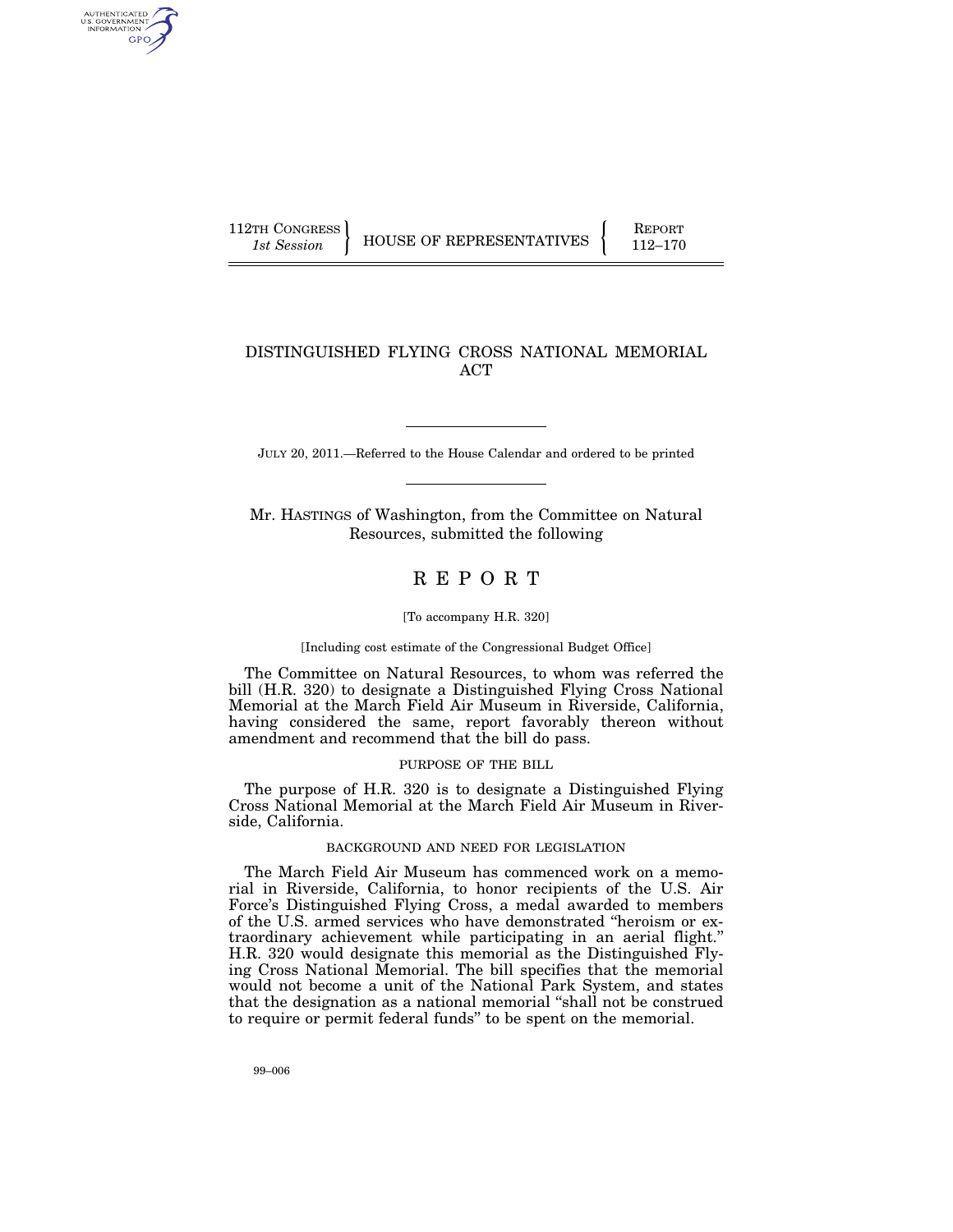## COMMITTEE ACTION

H.R. 320 was introduced on January 19, 2011, by Congressman Ken Calvert (R–CA). The bill was referred to the Committee on Natural Resources, and within the Committee to the Subcommittee on National Parks, Forests and Public Lands. On May 4, 2011, the Subcommittee on National Parks, Forests and Public Lands held a hearing on the bill. On June 15, 2011, the Full Resources Committee met to consider the bill. The Subcommittee on National Parks, Forests and Public Lands was discharged by unanimous consent. No amendments were offered and the bill was ordered favorably reported to the House of Representatives by unanimous consent.

#### COMMITTEE OVERSIGHT FINDINGS AND RECOMMENDATIONS

Regarding clause  $2(b)(1)$  of rule X and clause  $3(c)(1)$  of rule XIII of the Rules of the House of Representatives, the Committee on Natural Resources' oversight findings and recommendations are reflected in the body of this report.

## COMPLIANCE WITH HOUSE RULE XIII

1. Cost of Legislation. Clause 3(d)(1) of rule XIII of the Rules of the House of Representatives requires an estimate and a comparison by the Committee of the costs which would be incurred in carrying out this bill. However, clause  $3(d)(2)(B)$  of that Rule provides that this requirement does not apply when the Committee has included in its report a timely submitted cost estimate of the bill prepared by the Director of the Congressional Budget Office under section 402 of the Congressional Budget Act of 1974. Under clause 3(c)(3) of rule XIII of the Rules of the House of Representatives and section 403 of the Congressional Budget Act of 1974, the Committee has received the following cost estimate for this bill from the Director of the Congressional Budget Office:

## *H.R. 320—Distinguished Flying Cross National Memorial Act*

H.R. 320 would designate a memorial to members of the Armed Forces who have distinguished themselves in flight. The memorial, which would be located at the March Field Air Museum in Riverside, California, would not be a unit of the National Park System.

Based on information provided by the National Park Service, CBO estimates that implementing H.R. 320 would have no effect on discretionary spending because the proposed memorial would not be constructed or operated with federal funds. Enacting the legislation would not affect revenues or direct spending; therefore, pay-as-you-go procedures do not apply.

H.R. 320 contains no intergovernmental or private-sector mandates as defined in the Unfunded Mandates Reform Act and would not affect the budgets of state, local, or tribal governments.

The CBO staff contact for this estimate is Martin von Gnechten. The estimate was approved by Theresa Gullo, Deputy Assistant Director for Budget Analysis.

2. Section 308(a) of Congressional Budget Act. As required by clause  $3(c)(2)$  of rule XIII of the Rules of the House of Representatives and section 308(a) of the Congressional Budget Act of 1974, this bill does not contain any new budget authority, spending au